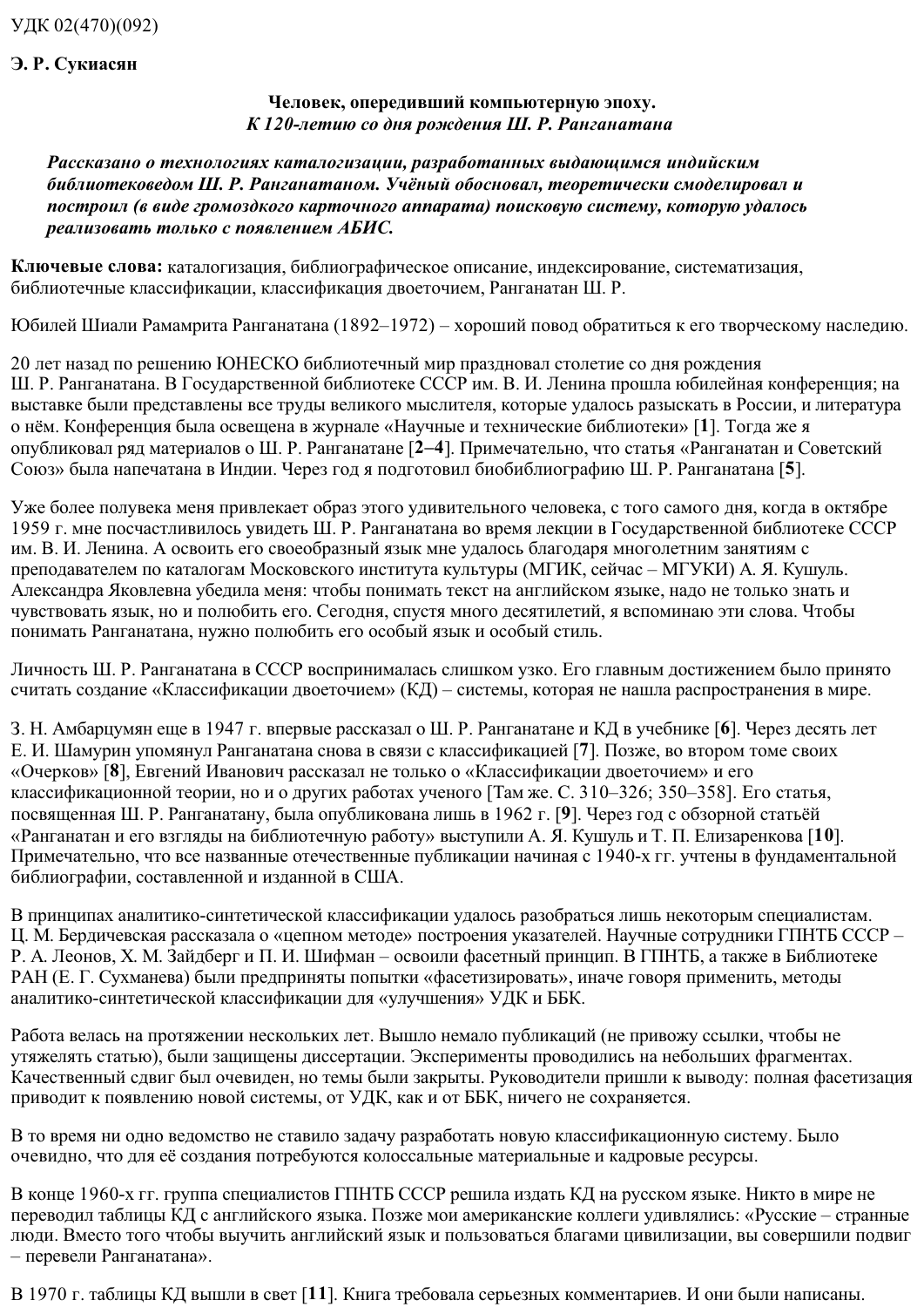Однако дирекция ГПНТБ СССР не разрешила опубликовать их отдельным изданием: в сокращённом виде огромная рукопись вошла в третий выпуск «Трудов» библиотеки [12], а поскольку в КД я разбирался достаточно глубоко, меня пригласили в качестве редактора.

Судьба этих изданий сложилась неудачно. Таблицы КД ушли в фонды и во многих библиотеках не сохранились (тираж 4 150 экз. распространялся по подписке). «Спросом не пользовались, без переплёта, списали», – так объясняли мне отсутствие уникального издания в фондах многих библиотек. А вот в Библиотеке ОСLС в 1995 г. я увидел эту книгу на полке: здесь, осознавая ценность этой книги, хранят её в футляре (тогда я в который раз подумал, что профессиональная квалификация наших библиотекарей оставляет желать лучшего). Третий том «Трудов» ГПНТБ СССР вскоре был забыт. Поэтому ту монографическую статью мало кто помнит и знает.

В 1968–1974 гг. я работал в Краснодарском институте культуры, однако часто бывал в Москве. В конце 1970 г. я показал студентам и преподавателям только что опубликованные таблицы КД. Мы решили провести на кафедре уникальный эксперимент. Из «Ленинки» получили 10 экз. нескольких выпусков таблиц ББК для научных библиотек, из ГПНТБ СССР прислали 10 экз. таблиц КД, а по библиотекам города собрали 10 экз. сокращённых таблиц УДК (1963 г.). Купили в библиотечном коллекторе 30 книг отраслевого содержания (каждую в 30 экз.). Сформировали три группы студентов из числа тех, у кого до поступления в институт было среднее специальное образование (в то время библиотечные техникумы учили систематизировать очень хорошо, правда, по другим таблицам классификации).

В назначенный день в трёх аудиториях студенты получили совершенно не известные им таблицы (в каждой группе - разные); сначала провели инструктаж, затем дали задание - засистематизировать по 30 книг. В протоколах мы зафиксировали количество явных ошибок. Больше всего нас интересовали границы проявления субъективизма (в аудитории, где «работали по УДК», то и дела слышалось: «Можно так, а можно иначе. Как правильно?»). Комбинационные УДК и ББК показали свои недостатки (в большей степени УДК; в ББК чаще формализован порядок построения индекса). Но при работе с КД сомнений не возникало: индекс можно было построить так и никак иначе. По УДК совпадений было 65%, по ББК - 82%. «Сложнейшая», как казалось всем преподавателям, КД дала 99% одинаковых решений (оказалось только две случайных ошибки).

Результаты эксперимента я изложил в статье, но опубликовать её не удалось. В ГПНТБ СССР мне объявили: о Ранганатане и КД ничего публиковать не будем. Причина заключалась в том, что неожиданно для всех уехала в Израиль Полина Иосифовна Шифман, поразительно трудолюбивый человек с редкими организаторскими способностями. Политических мотивов отъезда не было, но в те годы это никого не интересовало... Папку с протоколами и материалами «краснодарского эксперимента» я передал в МГУКИ - В. В. Скворцов загорелся желанием его повторить. Не получилось.

Я никогда не писал о том, как представлял себе Ранганатан библиотечные каталоги, их состав, системные связи, какой он видел технологию каталогизации. Попробую восполнить этот пробел. Для этого я обратился к учебникам и монографиям Ранганатана, проштудировал комплекты журналов, перечитал поступившие в библиотеки материалы юбилейных (1992 г.) и других конференций.

Каталогами, особенно классификацией, Ш. Р. Ранганатан заинтересовался еще в Лондоне (во время обучения в известной школе теоретика классификации Б. Сейерса). Первый результат деятельности – КД – стал потом делом всей его жизни. О фасетной классификации написано много, есть «первоисточник», поэтому о КД я говорить не буду. Моя задача – осветить вопросы, связанные с каталогами. Трудно удержаться, чтобы не сказать «с системой каталогов». Но этого термина Ранганатан не знал и, следовательно, не применял, хотя, по сути дела, был настоящим пропагандистом системного подхода и системного метода.

Прежде всего отмечу: наши представления о каталогизации совершенно не совпадают с идеями Ш. Р. Ранганатана. Каталогизация у нас традиционно делится на две процессуальные части. Первая связана с библиографической обработкой документа (ресурса), её результат – библиографическое описание и заголовок библиографической записи. Вторая часть - это индексирование, раскрытие содержания документа (ресурса), её результат - термины индексирования (классификационные индексы, предметные рубрики, дескрипторы) в составе библиографической записи. До появления ЭК система каталогов была представлена рядом самостоятельных каталогов, каждый из которых выполняет собственные функции (в большинстве библиотек такая система существует и сегодня).

С такими же каталогами работал и Ш. Р. Ранганатан, когда был директором Университетской библиотеки в Мадрасе. Но через несколько десятилетий он перестал разделять процессы обработки, считая, что библиографическая обработка и индексирование - взаимосвязанные процессы, которые должны осуществляться одним человеком. Эти идеи он очень активно пропагандировал в послевоенные годы.

В Европе, Америке, Японии согласились с совмещением процессов. В СССР Ш. Р. Ранганатана «не слышали». Вспомним: у нас издавались учебники «Библиографическое описание произведений печати. Алфавитный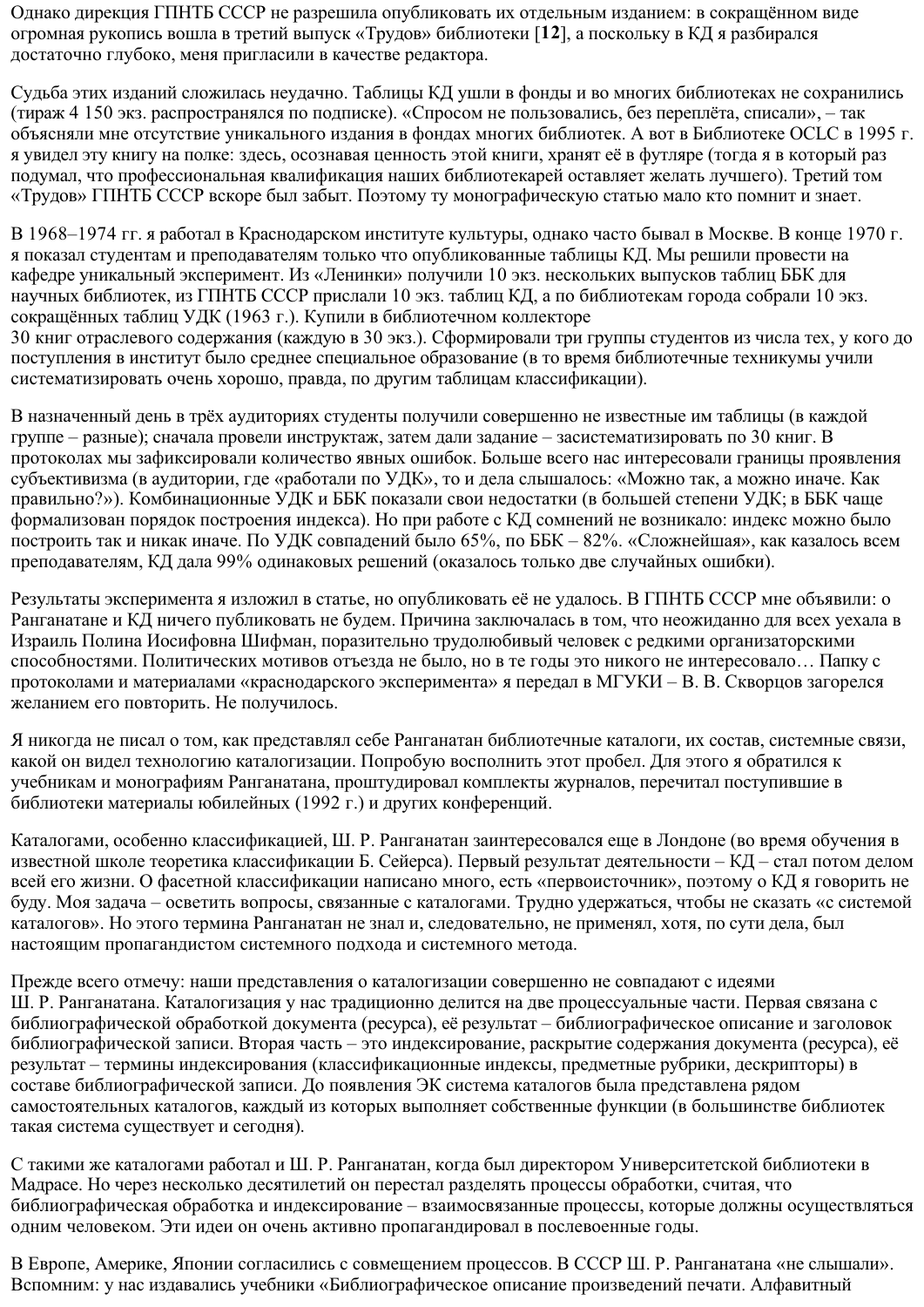каталог», «Классификация произведений печати. Систематический каталог», а в библиотеках закрепилось соответствующее разделение труда: одни «описывали», другие «определяли индексы». Часто были и третьи, которые вели каталоги.

Только с появлением ЭК мы стали понимать, что пресловутое разделение процессов мешает правильно организовать компьютерную обработку документов. За рубежом таких организационных проблем не было (у нас они есть до сих пор – ведь работа с форматом не предполагает «разделения труда»).

Прочитав название книги Ранганатана «Theory of library catalogue», 1938 г. (понятно без перевода), многие предполагают, что это - «общая» теория. Однако в первой главе анализируются практические вопросы: отражение в БО данных титульного листа. Вторая глава посвящена имени индивидуального автора. Так может быть, эта книга об описательной каталогизации? В четвертой главе речь идет о псевдонимах, соавторах и первом слове заглавия, а в пятой – об организациях, выступающих в качестве автора. Но почему тогда во второй главе говорится о классах и фасетах? Ведь это уже индексирование, систематизация... И только читая главу «Solutions» (Решения), мы понимаем, что книга, говоря современным языком, посвящена выбору способа представления документа в поисковой системе и определению точек доступа.

Точка доступа (access point) – базовый термин современной каталогизации. Такого термина у Ранганатана ещё нет. Библиотечному сообществу потребовалось почти семьдесят лет, чтобы понять: именно с определения точки доступа надо начинать обработку документа.

Название книги Ш. Р. Ранганатана «Classified catalogue code» (3-е изд. - 1951. - 401 с.) у нас перевели как «Правила систематического каталога». Между тем о систематическом каталоге здесь речь не идет. Автор снова анализирует проблемы псевдонимов, формы представления индивидуального и коллективного авторов (теперь говорят: имени лица и наименования организации), упоминания редактора, рассматривает многотомные издания и сборники. Заключительная глава - об обработке периодических изданий.

В книге «Heading and cannons» («Заголовки и каноны». - 1971. -

300 с.) впервые (в названии главы 4) появляется слово «Choice» (Выбор).

А глава 5 названа «Rendering». Найти точный русский эквивалент трудно, но смысл понятен: «Выбрали? Воплощайте!».

А как понять, что означает слово *сапоп*? Этим термином у Ш. Р. Ранганатана обозначаются положения, которые надо принимать по умолчанию. Приведу несколько примеров. 1. Правила каталогизации должны быть едиными. (Ранганатан: «В СССР они уже назывались "Едиными правилами", в то время как все советские специалисты знали, что они и в национальном масштабе не являются "едиными"»). Затем идут ссылки для сомневающихся обратившись к ним, видишь четкие доказательства, связанные с обучением кадров, контактами между библиотеками и лр. 2. Правила каталогизации должны быть международными. (Ранганатан: «Все хотят назвать свои произведения «международными», но все понимают, что выдают желаемое за действительное».) Ссылки для сомневающихся (в них, между прочим, сказано: «В будущем между библиотеками разных стран и материков будет организован обмен данными». И это написано задолго до появления ОСLС и Интернета). 3. Правила каталогизации должны быть универсальными: 3.1 в аспекте вида документа, формы носителя; 3.2 в аспекте назначения и жанра; 3.3 в аспекте времени создания документа; 3.4 в аспекте языка и графики; 3.5 в аспекте отрасли знания... И так далее.

В изложении нередко возникают принципы - абстрактные понятия, которые, на первый взгляд, к тексту привязать нельзя. Надо сделать усилие и прочитать до конца. На каждый принцип есть абзац с объяснениями. Тогда и станет понятно, что имеется в виду, когда речь идет о принципах доминирования, индивидуализации, постоянства, ценности и т.д. Пояснения делаются один раз. Забыли? Обратитесь к указателю в конце книги, в котором можно найти всё.

Ранганатан высказывает интересную мысль: предметный и систематический принципы раскрытия содержания не взаимозаменяемы. Физика, орнитология, оториноларингология, строительство не могут быть предметными рубриками. Это категории систематического каталога. В предметном аспекте мы должны раскрыть понятия теплота или электричество, птица, ухо, горло, нос, бетон и дерево. В алфавитно-предметном указателе (к таблицам классификации и систематическому каталогу) - его Ш. Р. Ранганатан считал крайне необходимым пособием - цепным методом раскрывается структура «развития понятия», постичь которую иначе невозможно.

С годами в трудах учёного исчезло упоминание традиционного алфавитного каталога (авторов и заглавий), вместо него чаще встречался Main catalogue (основной, фундаментальный), а на место систематического пришел Classified catalog. И в Европе, и особенно в США, все были уверены - это систематический каталог. На американском континенте систематических каталогов не вели (классификационные системы использовались для систематической расстановки фондов).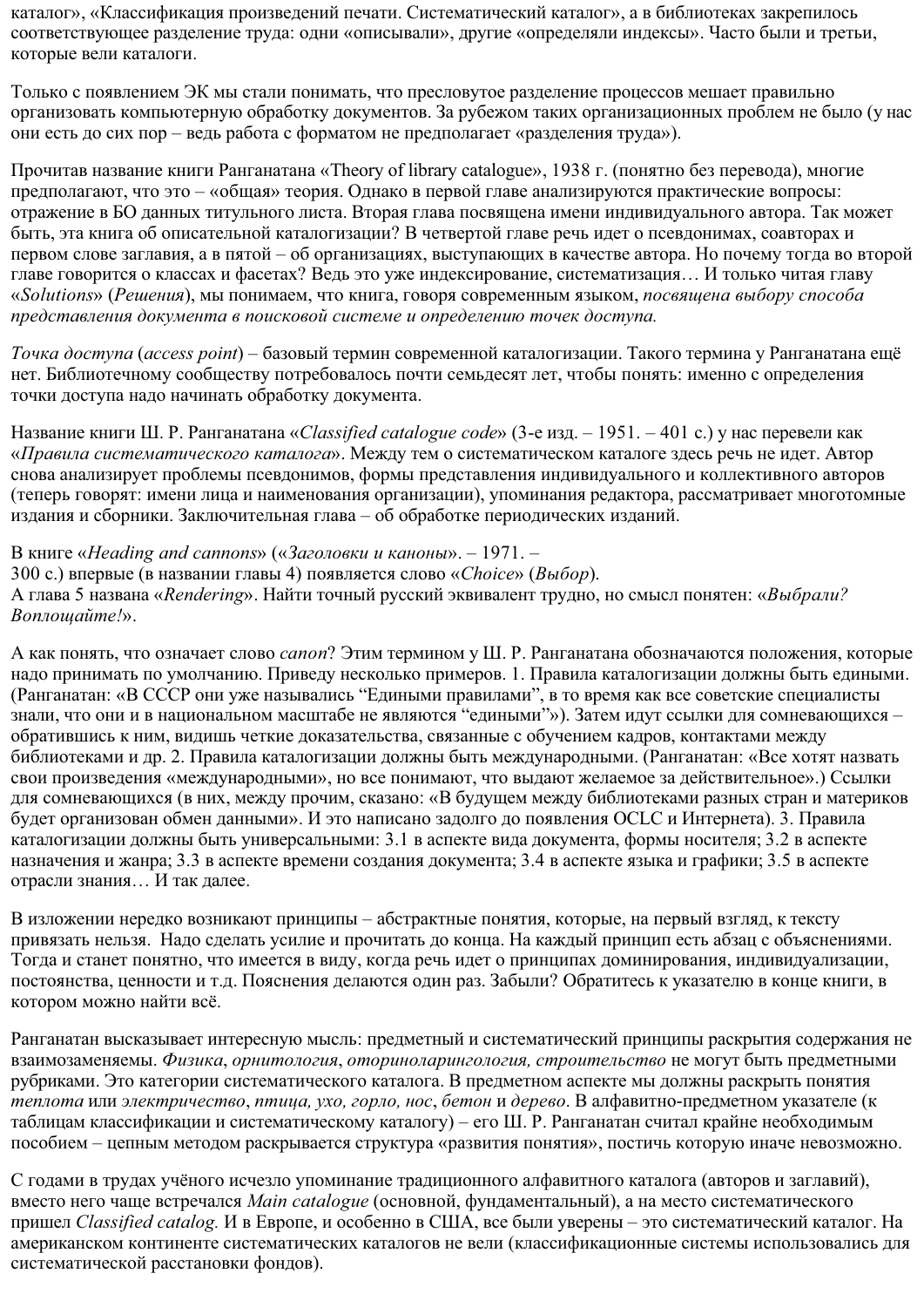Если введенное Ранганатаном понятие и вызывало непонимание или сопротивление, то только в силу омонимии: y classified есть значение, связанное с секретностью, закрытостью. Но как же тогда объяснить, что classified часто встречается в рекламных изданиях? На странице, обозначенной classified, напечатаны заголовки разделов: куплю, продам, обменяю... Слово *classified* действительно имеет еще одно значение: в этом разделе даны классифицированные, сгруппированные объявления. Classified catalog- это каталог по поисковым категориям, не только содержательным, но и формальным (авторы, редакторы, названия, язык документа, год и место издания и т.д.), которые отражают (в современном понимании) точки доступа.

В одной из университетских библиотек Индии в начале 1960-х гг. Ш. Р. Ранганатан показывал группе англичан колоссальное каталожное хозяйство (сотни, может быть, тысячи ящиков), спрашивал, что именно они хотели бы получить, и в течение минуты, обратившись предварительно к нескольким ящикам в разных местах, находил именно то, что требовалось. Многим европейцам это казалось волшебством. Они пытались понять, где здесь традиционные каталоги - алфавитный, предметный, систематический с указателем.

Таких каталогов не было, и никто не понимал, какую функцию выполняют 90% ящиков. На карточках, которые хранились в определенном порядке, чаще всего - элементарно формальном (по алфавиту или по номерам), текст был только на одной строке. Ниже шли ряды цифр. В особо охраняемой сотрудниками зоне находился Main catalog (оставшиеся 10% ящиков). В нём была представлена исчерпывающая библиографическая информация (сегодня сказали бы - полная библиографическая запись) о каждом источнике. На первой строке регистрационный номер, начинающийся с года.

Все знали: применение КД на практике приводит к созданию чрезвычайно громоздкого аппарата, которым трудно управлять. Пять основных категорий образуют десятки фасетов (причём любая категория, например  $P-$ Personality, может быть «размножена» на 2P, 3P, 4P, а каждая из них, в свою очередь, на 2P1, 2P2, 2P3 и т.д.). Пересекаясь друг с другом, фасеты (категории) образуют сложнейшую структуру, в рамках которой очень сложно организовать поиск «в ручном режиме». Ранганатан успокаивал: «We must to wait a little...» (Мы должны немного подождать...). Еще больше вопросов вызывала предлагаемая технология каталогизации. Теоретически это можно было представить, но как такую систему реализовать на практике? «Itdepends...» (Это зависит...), - отвечал он с улыбкой и уходил от ответа.

Ш. Р. Ранганатан знал, что опережает время; он мыслил математически и глубоко верил в прогресс науки и техники. «Природа не терпит пустот... То, в чём нуждается человечество, рано или поздно произойдет. Это может случиться неожиданно. «Нам не дано предугадать», - писал он в одной из своих статей. Ранганатан понимал, что создал действующую модель автоматизированной библиотечно-информационной системы, так сказать, «в карточном исполнении». Оставалось сделать два шага вперед в области вычислительной техники и программирования...

Ш. Р. Ранганатан ушёл из жизни 27 сентября 1972 г.

Через год в США был выдан первый в истории патент на техническое устройство, которое сегодня мы называем персональным компьютером. В 1967 г. создана ОССС. Формат МАРС был уже разработан, но только в начале 1968 г. Библиотека Конгресса США разослала его описание некоторым крупным библиотекам. Машиночитаемый каталог появился в США осенью 1968 г.

Первые шаги были трудными. Все торопились «изобрести велосипед» – в те годы так же, как и сегодня, «компьютерщики», в том числе и программисты, не считали, что библиотекари могут им подсказать что-то полезное. Ведь оставалось, как говорится, «протянуть руку», прочитать. Книги Ш. Р. Ранганатана издавались не только в Индии, но и в Великобритании, расходились по всему миру.

Последователями и учениками Ш. Р. Ранганатана, сумевшими, как мне кажется, в полной мере освоить его интеллектуальные завещания, оказались его соотечественники - индусы по происхождению, которым удалось разработать одну из лучших в мире AБИС, названную ими VTLS.

## Список источников

1. К 100-летию со дня рождения Ш. Р. Ранганатана / Э. Р. Сукиасян // Науч. и техн.  $6-<sub>KH</sub>$  - 1992. - No 9. - C, 57-64.

2. Ш. Р. Ранганатан и советское библиотековедение / Э. Р. Сукиасян // Сов. библиотековедение. - 1992. - №  $1. - C. 87 - 102.$ 

3. Ranganathan and the Soviet Union / E. R. Sukiasyan // Library science with a slant to documentation. - 1992. -Vol. 29,  $\mathbb{N}$  2. - P. 65-76.

4. The ideas of S. R. Ranganathan in Russia: Results and tendencies / E. R. Sukiasyan //